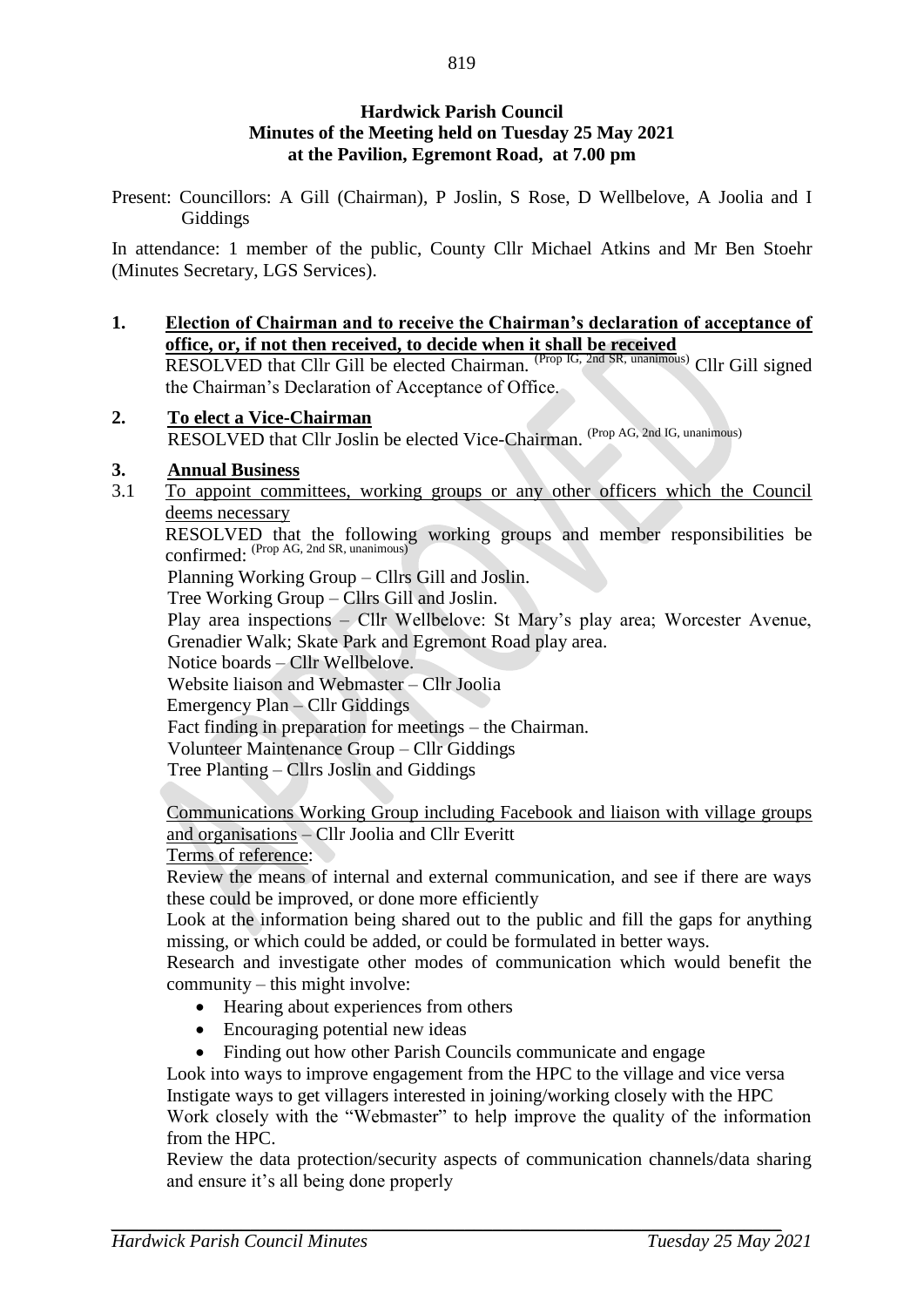The Working Group will report back to the HPC regularly, if/when there are recommendations to be made with respect to the above points. The WG would most likely also be liaising closely with the Councillors, and the Parish Clerk, for helping gather more information about matters concerning the above points.

Highways and Road Safety Working Group – Cllr Joslin and Cllr Everitt

Terms of reference:

Highways and Road Safety Working Group

Scope

All issues impacting on Hardwick CP Rights of Way and Highways (Public

Transport, Road, Cycling and Pedestrians) and Road Safety

To pursue day to day activities in-Scope and to bring issues to Parish Council that require debate and Resolution

Issues include

All Highways Improvements (roads, cycle paths and Footpaths including Lighting) Highways issues presented by New Developments and impacting on Hardwick Management of MVAS display data including reporting to Highways per HPC MoU with Highways

Continuous review and update of issues raised in the Document, "Protecting our Village: Traffic Calming in Hardwick" initially presented to HPC by Pauline at the September 2018 PC meeting and reviewed by County Highways.

Liaison on Issues with Stakeholders

Provision of timely, monthly content for dissemination by Communications Working Group

Stakeholders include

Residents, Village Groups, County Highways, South Cambridge District Council, Local Parish Councils, The Coalition of Parish Councils, Local Liaison Forum, Police Community Speed Watch and elected representatives.

RESOLVED to remove the Newsletter and Neighbourhood Plan Working Group as these were covered elsewhere.

3.2 To appoint representatives on any other organisation or authority, which the Council deems necessary

RESOLVED that the following appointments be made: (Prop AG, 2nd SR, unanimous)

RESOLVED that Cllr Everitt be added to the Village Plan Group and Cllrs Joslin and Giddings be added to Hardwick Climate Action Group.

RESOLVED to remove the Bourn Airfield Working Group from the list. (Prop AG, 2nd) DW, unanimous)

Parish Paths Partnership – Cllr Joslin.

Coalition of Parish Councils – to represent the Parish Council and report back to meetings - Cllrs Gill, Joslin and Rose.

Local Liaison Forum – to represent the Parish Council and report back to meetings - Cllrs Gill, Joslin and Rose.

SCDC Planning Forum – to represent the Parish Council and report back to meetings - Cllrs Gill, Joslin and Rose.

Hardwick Community Centre Working Group – Cllr Rose.

New developments and S106 – Cllr Rose.

Chivers liaison – The Chairman.

Village Plan, Community Bus Scheme, and Healthcare campaign for healthcare in Hardwick – Mia Cassey and Alan Everitt

Hardwick Climate Action Group – Cllrs Joslin and Giddings.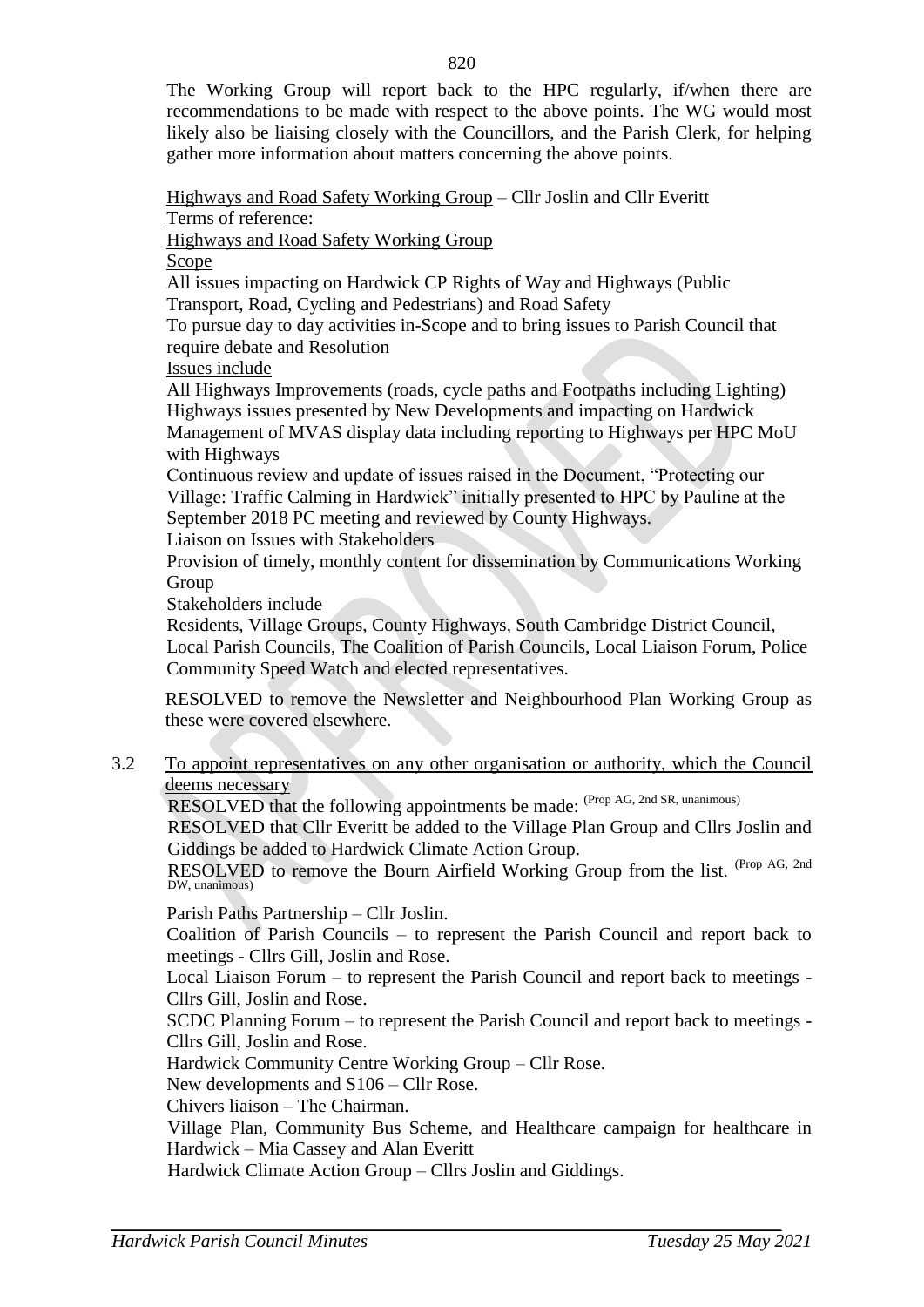3.3 Annual Review Standing Orders, Financial Regulations, Risk Assessment and other policies review

RESOLVED that the sections on Casual Vacancies and Planning Delegation, which were removed due to a previous oversight, be added back in to the Standing Orders. (Prop AG, 2nd PJ, unanimous)

RESOLVED, subject to the above changes, that there should be no other changes to the Policies at this time. (Prop SR, 2nd AG, unanimous)

### **Open public session including reports from the County and District Councillors**

Newly elected County Cllr Michael Atkins introduced himself and outlined his background. He reported on:

- The new joint administration running the County Council, involving a number of new positions including a new leader. The new Mayor was beginning to work with CCC.
- East West Rail was causing major issues at present. Cllr Atkins did not feel the northern route was sustainable in its present format and encouraged everyone to respond to the consultation.
- The Cambourne to Cambridge busway Papers to be published next Friday were expected to include the audit report. Cllr Atkins hoped to cover this in his next monthly report.
- Highways had recommended refusal on the burnt out building at the junction of St Neots Road and Cambridge Road but this appeared to be a technicality.

Daniel Lee spoke on behalf of the Hardwick Climate Action Group, which had been set up before lockdown and was working to improve biodiversity by reducing mowing on Parish Council land. This would reduce maintenance and improve biodiversity. He believed Parish Council management of green space was often overdone and carried out when not necessary. He suggested that a review of the mowing schedule could have massive benefits to biodiversity and well being.

A question was asked about the logistics and implications of the proposal and the Group was asked to bring forward specific plans.

#### **4. To receive apologies for absence**

Apologies were received from Cllr Everitt. RESOLVED to approve Cllr Everitt's absence until he is well again. The Parish Council wished him a speedy recovery and hoped he would be back soon. (Prop AG, 2nd SR, unanimous)

Apologies were also received from District Cllr Grenville Chamberlain (another meeting).

## **5. Declarations of interest**

- 5.1 To receive declarations of interests from Cllrs on items on the agenda and details of dispensations held None
- 5.2 To receive written requests for dispensation and grant any as appropriate for items on this agenda None.
- **6. To approve the minutes of the meetings on 27 April and 11 May** RESOLVED that the minutes of the meeting on 27 April be approved and signed by the Chairman as a true record. (Prop PJ, 2nd IG, unanimous)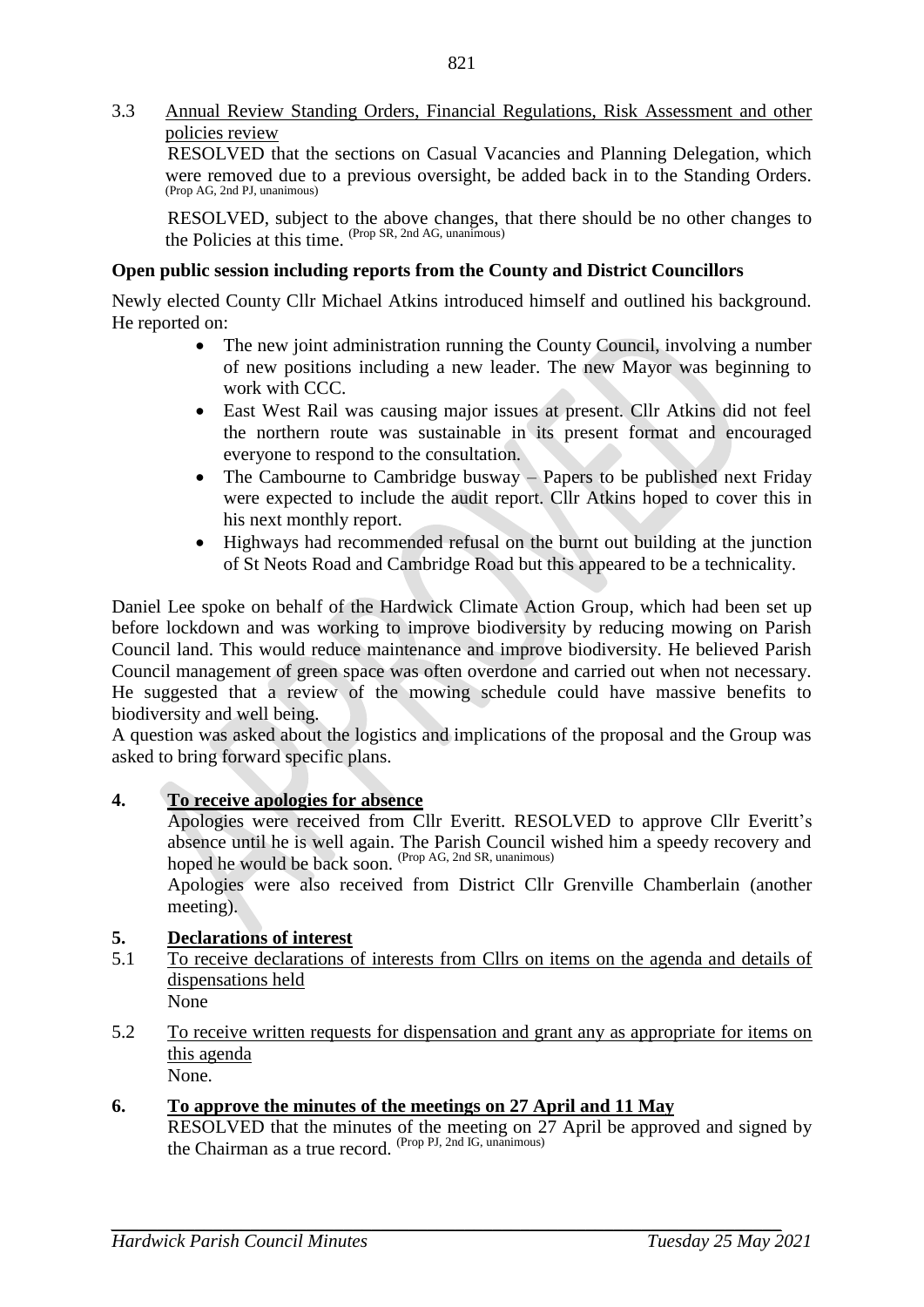RESOLVED that the confidential minutes of the meeting on 27 April be approved and signed by the Chairman as a true record, after correcting "Moore" to "Oakes." (Prop PJ, 2nd IG, unanimous)

RESOLVED that the minutes of the meeting on 11 May be approved and signed by the Chairman as a true record. (Prop DW, 2nd PJ, carried with 4 in favour and 2 abstentions)

#### **7. Matters arising or deferred from the last or previous meetings for discussion/decision**

7.1  $(6.1 \text{ of } 27.4.21)$  East West Rail – to consider response to the consultation including proposal (Annual Parish Meeting) that the Parish Council liaises with Caldecote Parish Council regarding its response to the consultation RESOLVED that the Chairman should make contact with Caldecote Parish Council. RESOLVED to delegate to the Clerk with input from Cllrs Gill, Joolia and other Councillors to submit the response if required. (Prop AG, 2nd AJ, unanimous)

County Cllr Atkins left the meeting at 8.05 pm.

On a proposition by the Chairman, it was agreed to vary the order of business to take item 10.3 next.

10.3 Resident/Climate Action Group – request that mowing of the green spaces is reduced so as to leave wild flowers for the benefit of bees and other insects

RESOLVED that the Climate Action Group should draw up details of up to three trial areas for the proposed new system and seek feedback from residents with a view to commencement in Spring 2022. (Prop SR, 2nd IG, unanimous)

7.2 (3.2 of 11.5.21) Millers Way improvements - to consider appointment of a consulting engineer

RESOLVED to ask Civilistix to provide a specification and plans and to accept their quotation for £1625.00 plus VAT. (Prop DW, 2nd AG, unanimous)

7.3 (3.3 of 11.5.21) Defibrillator proposal Nothing further to report.

> On a proposition by the Chairman, it was agreed to vary the order of business to take item 12.6 next.

12.6 Proposal that the Council decides who will do the telephone kiosk work

RESOLVED to receive Cllr Joolia's reported on communications with the village regarding the telephone kiosk usage. A number of ideas had been put forward and it would be beneficial if the kiosk could be multi use or changing use to keep it relevant. The defibrillator could also be located inside alongside other functions. Cllr Joolia recommended that it would be better to complete the refurbishment of the kiosk first. He had spoken to various companies regarding completion of the works and an electrician was needed to look at the power issues.

RESOLVED to seek quotations from the companies approached by Cllr Joolia, to be considered at the next meeting.

- 7.4 (3.4 of 11.5.21) To consider request that the Parish Council supports the proposed LLF on-road priority bus route RESOLVED not to support the proposal at this time due to changes in local government departments. (Prop AG, 2nd IG, carried with 3 in favour and 3 abstentions)
- 7.5 (3.6 of 11.5.21) Update and to consider feedback on the new website proposals RESOLVED to receive Cllr Joolia's verbal report that the content was currently being transferred to the new site, which was almost ready to go live. Photographs of Hardwick were needed.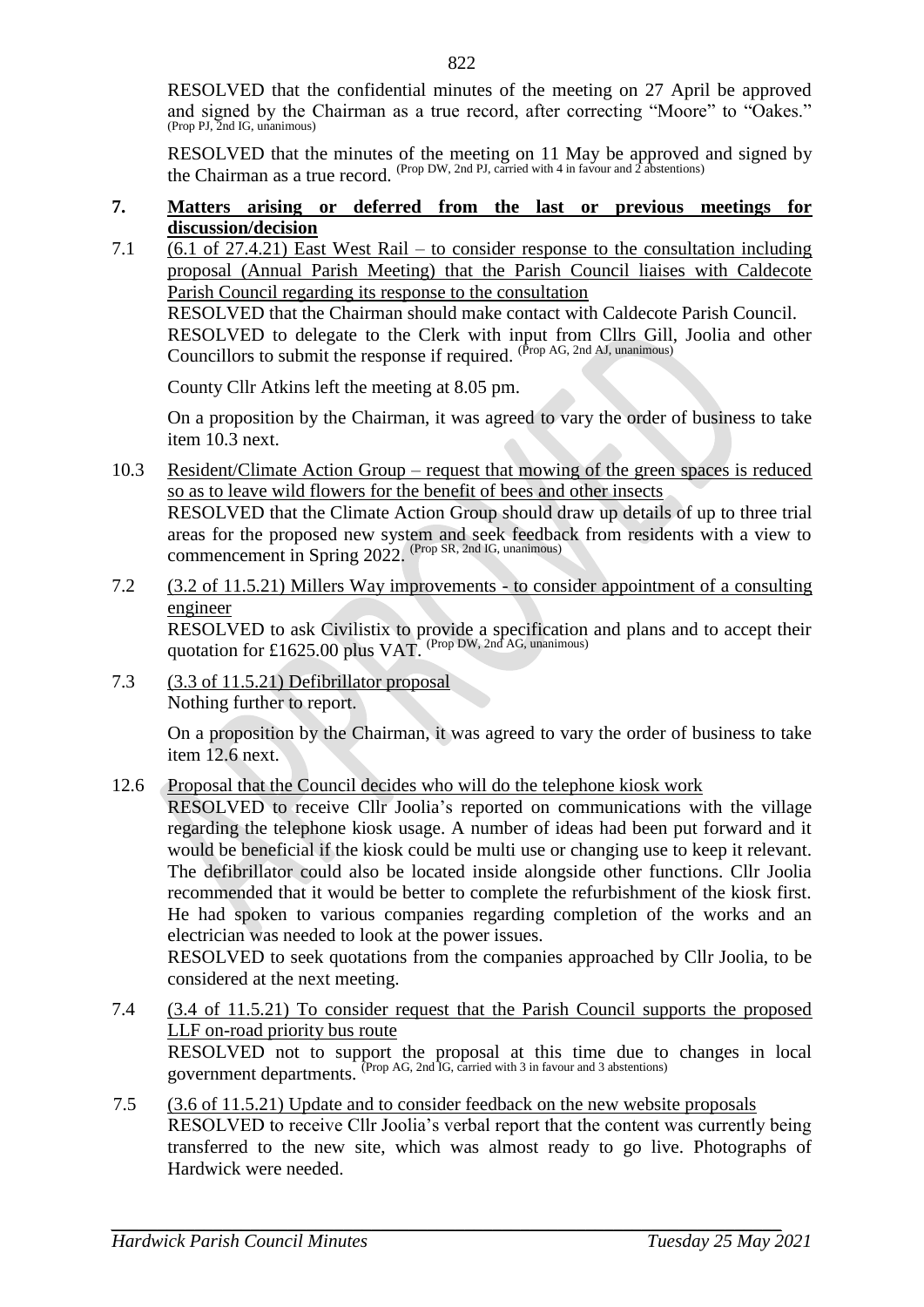- 7.6 (3.7 of 11.5.21) Proposal that the Council sets up Minor Works Working Groups to progress matters RESOLVED, to delegate to the Clerk in conjunction with the Chairman the power to authorise small works carried out by Cllr Giddings at a minimal cost of up to £100 rather than being brought to the Council. (Prop PJ, 2nd DW, unanimous)
- 7.7 (3.15 of 11.5.21) Proposal that the Parish Council considers the Highway and Road Safety Working Group report regarding Hills S.278 £15,000 S106 funds for maintenance of one street light on Main Street by the Blue Lion RESOLVED to await receipt of the £15,000 funds that were to have been for improvements to lighting between the Church and Cahills Corner, and to consider then exactly how the funds should be used, and to check when SCDC received the funds from the developer. (Prop SR, 2nd DW, unanimous)

# **8. To consider resolutions from the Annual Parish Meeting if any**

8.1 Suggestion that the Parish Council uses the Cabin at St Mary's for some Council meetings

RESOLVED to add the Cabin at St Mary's to the list of venues for meetings and to book it for the June meeting if possible. <sup>(Prop SR, 2nd DW, unanimous)</sup>

- 8.2 Hardwick Play Parks to consider what to do with residual funds from the project RESOLVED to hold the residual funds in reserve to use for play park maintenance. (Prop SR, 2nd DW, unanimous)
- 8.3 To consider whether additional litter picking equipment is required Proposal that the Parish Council purchase heavy duty rubbish sacks and High Viz vests for the village volunteer litter pickers

RESOLVED to order 250 black refuse sacks and a hi-viz winter jacket and other items as necessary up to a total cost of £200.00 subject to Cllr Joslin checking what and if this is required, (Prop AG, 2nd PJ, unanimous)

## **9. Finance, procedure and risk assessment**

9.1 To consider any quotes for urgent work required because of risk and Clerk's use of delegated powers

RESOLVED to note that the Clerk used delegated powers to contract Oakes and Watson urgently to remove a damaged branch from a tree in Sudeley Grove.

Given the lateness of the hour on a proposition by the Chairman the next two items were taken together.

- 9.2 To receive play areas and skate park inspection reports and consider if any work is required and
- 9.3 To consider the RoSPA report RESOLVED to put works in hand to replace missing rivets on the fun box at the skate park and to seek quotes for items on the list prepared by Cllr Wellbelove.

## 9.4 To receive the financial report and approve the payment of bills

Cllr Giddings declared a pecuniary interest in this item RESOLVED that the payments as listed in the finance report, plus Ian Giddings (Cable ties) £13.20, RH Landscapes (Grass cutting) £624.00, and Prolectric (Proforma invoice) £3741.60, should be paid. (Prop DW, 2nd PJ, 1 abstention)

| <b>Salaries and Pensions</b>         | £543.16 |
|--------------------------------------|---------|
| RPM (Egremont Road metal removal)    | £96.00  |
| RPM (Egremont Road Zip line tension) | £300.00 |
| M Pooley (Rec vertidrain)            | £500.00 |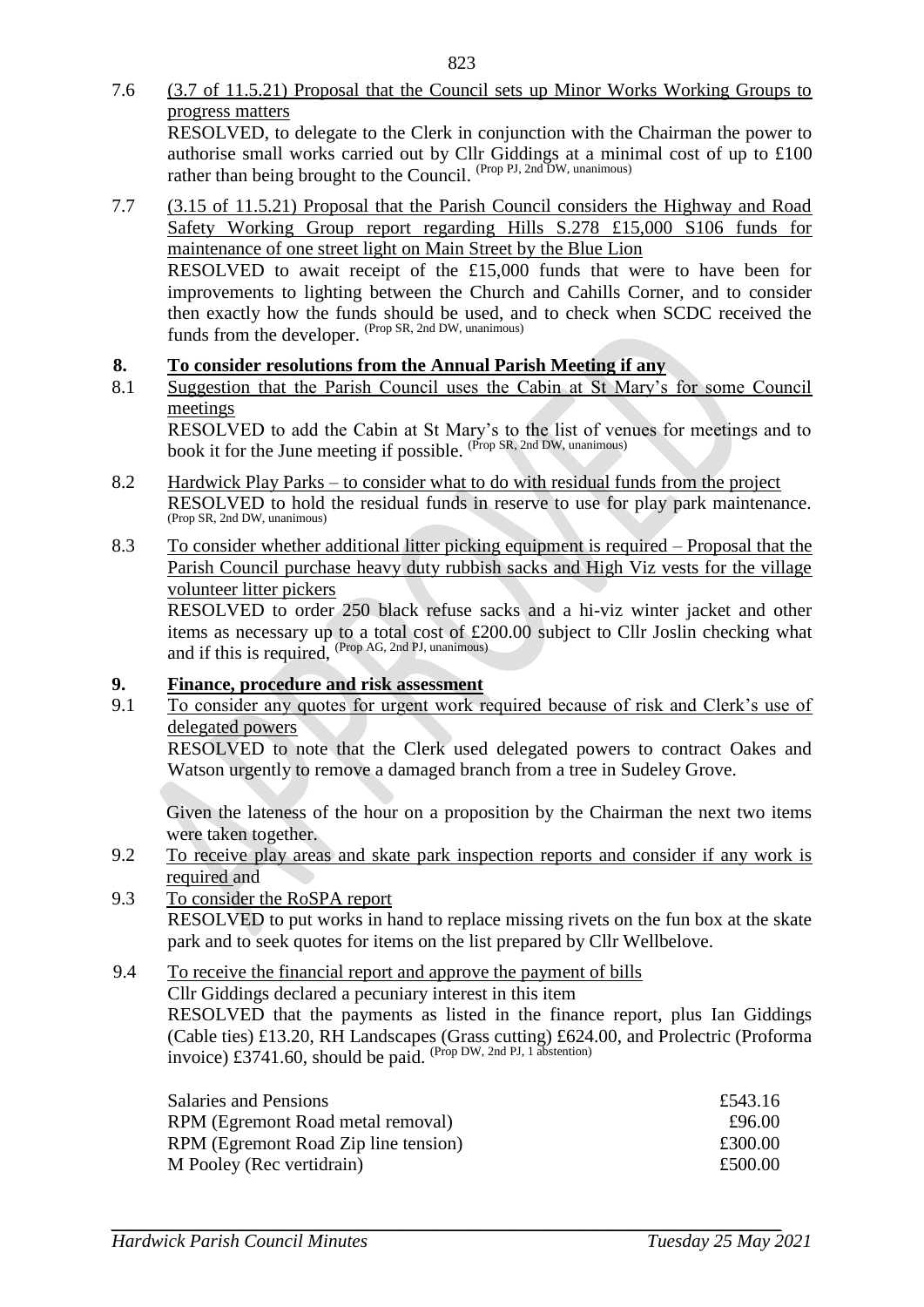| £611.30  |
|----------|
| £900.00  |
| £726.00  |
| £1403.59 |
|          |

Credits, including a resident's contribution towards trees, the S106 contribution for the community bus, and receipt of the precept, were noted.

9.5 To review and appoint bank signatories – Cambridge and Counties Bank RESOLVED to remove Jim Stewart and Tejinder Bhachu as signatories and to replace them with Cllrs Gill and Joslin. (Prop SR, 2nd IG, unanimous)

#### **10. Correspondence/communications received**

- 10.1 SCDC and CCC Support for Community Flood Plans and groups in South **Cambridgeshire** RESOLVED to note that Hardwick is not at high risk generally, but rain can cause issues near Weatherheads, which appears to be due to poor drain maintenance; and that there is a Zoom meeting on flooding plans and groups on 2 June at 6.20 pm.
- 10.2 S106 Parish Indemnity agreement Land at Grace Crescent, Hardwick Community Facilities contribution No 2 and No  $3 -$  to appoint two councillors to sign the agreement

RESOLVED that Cllrs Rose and Gill be appointed to sign the agreement. (Prop SR, 2nd AG, unanimous)

10.3 Resident/Climate Action Group – request that mowing of the green spaces is reduced so as to leave wild flowers for the benefit of bees and other insects Taken earlier.

#### **11. Planning Applications and Decision notices and tree works applications**

- 11.1 Planning applications received since the last meeting On a proposition by the Chairman, the order of business was varied.
- 11.0.6 21/01832/FUL Land south of St Neots Road Erection of 23 dwellings including access, associated infrastructure, and landscaping RESOLVED to support the application subject to a suitable S106 contribution pro-rata to the previous application. (Prop AG, 2nd PJ, unanimous)
- 11.1.1 21/01677/HFUL 143 Bramley Way Single storey rear, two storey front and side extension RESOLVED to support the application. (Prop AG, 2nd PJ, unanimous)
- 11.1.2 S/3064/16/CONDO Land S of 279 St Neots Road Submission of details required by Condition 8 (Contamination) of permission S/3064/16/OL Noted.
- 11.1.3 20/02728/CONDA Land S of 279 St Neots Road Submission of details required by Condition 6 (Street management and maintenance) of permission 20/02728/REM Noted.
- 11.1.4 21/01578/HFUL 2 Quince Road Two storey side extension RESOLVED to support the application. (Prop AG, 2nd IG, unanimous))
- 11.1.5 21/01345/FUL Newton House, 147 St Neots Road, Redevelopment to form 2 no. 1 bedroom and 3 no. 2 bedroom apartments with associated car parking, cycle storage and bin storage

RESOLVED that the Parish Council is neutral and makes no comments. Prop AG 2nd PJ carried with 4 in favour, 1 against and 1 abstention)